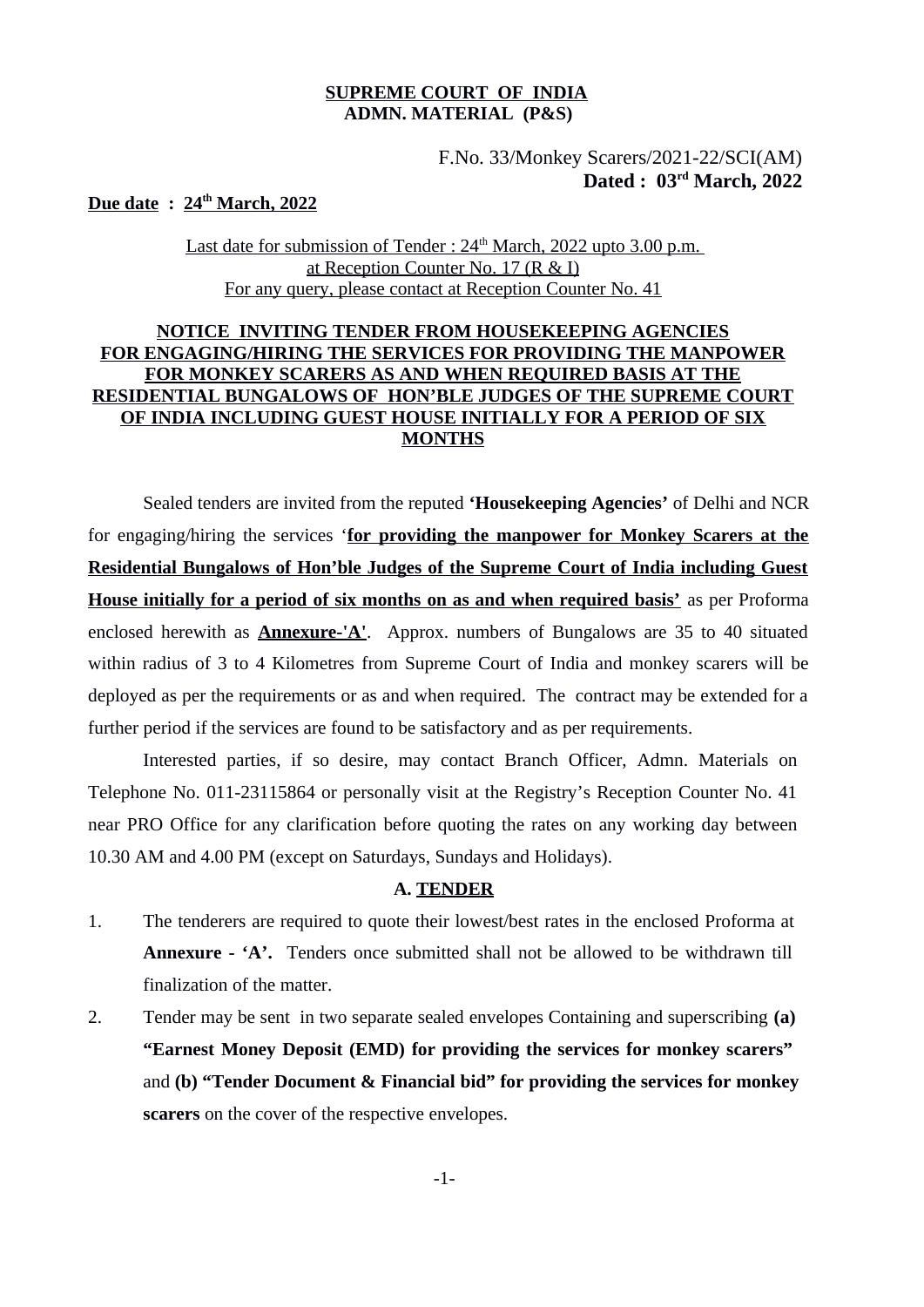- 3. If both the envelopes are kept inside in a single envelope, it should be specifically written outside the envelopes. Every page must be signed and stamped by the authorized official of the quoting firm, failing which it is liable to be rejected.
- 4 The tender may be sent by post sufficiently early so as to reach the Registry within time at Reception Counter No. 17. If tender is sent through special Messenger, an Authority Letter from the tenderer with proof of his/her identity should also be given to the said Messenger.
- 5. The tenderers are expected to examine all the instructions, Proforma's terms and conditions and specifications in the tender documents. Failing to furnish all information required by the tender document in every respect will be at the tenderer's risk and may result in rejection of the tender.
- 6. The tender must be received not later than the date and time specified for submitting the same. In case, the date of submitting the tender is declared as a holiday by the Government of India, then the next working day shall be treated as due date for submission of the tender.

## **B. TERMS AND CONDITIONS OF TENDER**

7. The tenderers are required to quote their lowest rate per unit as per the following time slot mentioning rates of all inclusive in **Annexure-'A'** enclosed herewith and the rates should be valid for a minimum period of one year from the award of the contract. The tenderer shall not be entitled during the contractual period to revoke or change the quoted rate or to vary the terms & conditions of tender or any terms thereof.

| Time Slot          |
|--------------------|
| 8 hrs x 30 days    |
| 12 hrs $x$ 30 days |
| 24 hrs $x$ 30 days |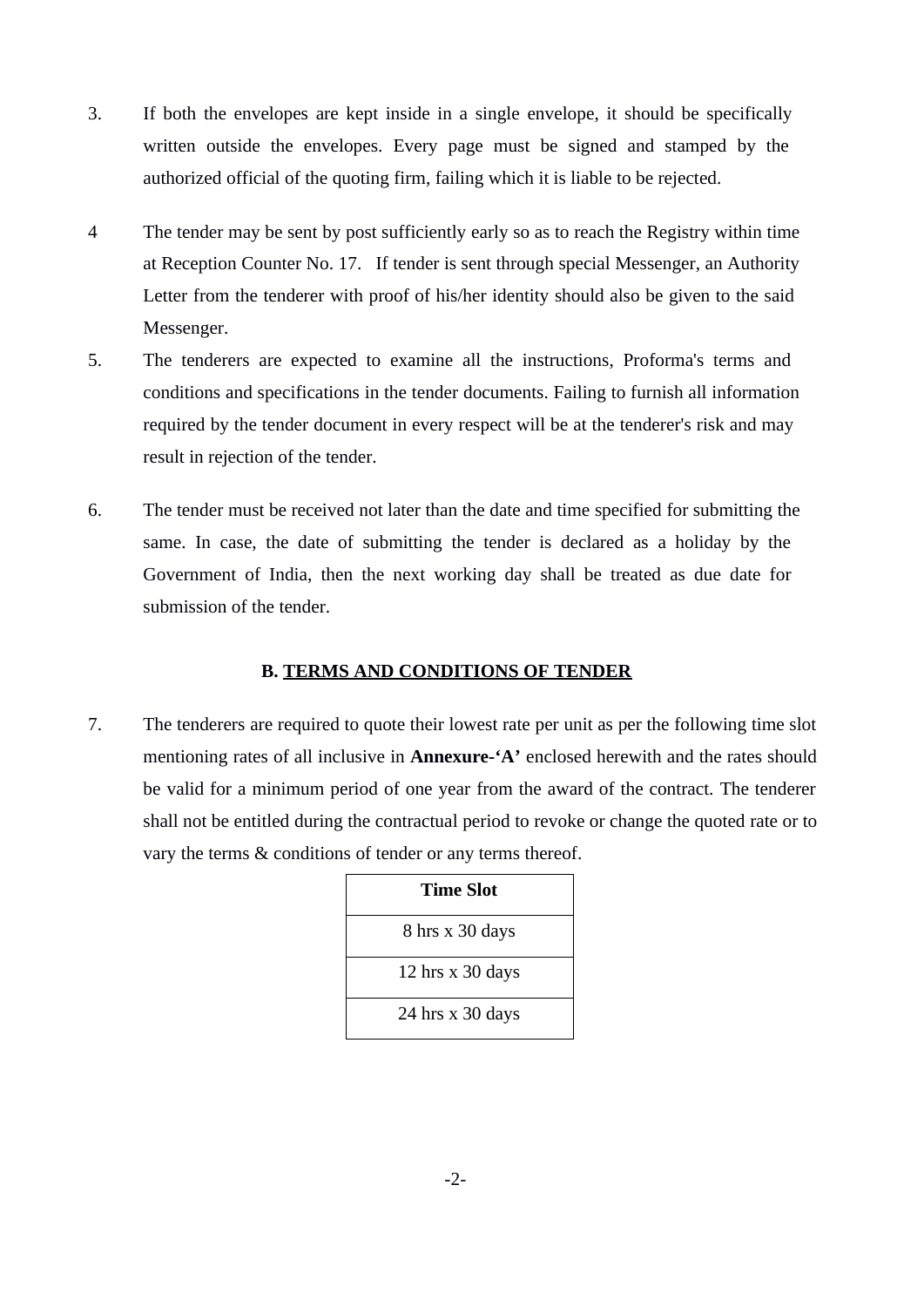- 8. The tenderers are required to send their tenders along with a **Demand Draft of Rs. 10,000/- (Rupees Ten Thousand only) drawn in favour of "The Registrar (Admn.), Supreme Court of India, New Delhi" as Earnest Money Deposit (EMD),** (Name of the firm, telephone number and name of item may be written on the reverse side of the Demand Draft).
- 9. If Tenderers having valid NSIC or MSME certificates shall be exempted from depositing EMD. However, the same must be furnished along with tender in sealed envelope for EMD
- 10. Hypothetical or conditional Tender will not be entertained. Tender once submitted shall not be allowed to be withdrawn or altered. If the tender is withdrawn or altered by the concerned party at any time after it is submitted, appropriate action will be taken *which may include confiscation of EMD/Performance Security or/and also debarring the tenderer for future participation.*
- 11. The Registry will deal with the tenderer directly and no middlemen/Commission agents etc. should be asked by the tenderer to represent the cause and they will not be entertained by the Registry.
- 12. Over-writing /over-typing or erasing of the figures which render it doubtful or ambiguous of the tender are not allowed and shall render the tender invalid.
- 13. The Registry reserves the right to make any change, at any time, in the terms and conditions of the Notice Inviting Tender and accept or reject any or all tenders wholly or partly without assigning any reason thereof.
- 14. The tenderer shall quote rates both in figures and words with blue/black ball pen.
- 15. All the pages of quotation including the documents submitted therewith must be duly *numbered*, signed and stamped failing which the offer shall be liable for rejection.
- 16. It is not binding on the part of the Registry to accept the lowest tender.
- 17. The tenderer should submit proof of his domicile in Delhi-NCR along with address of the office.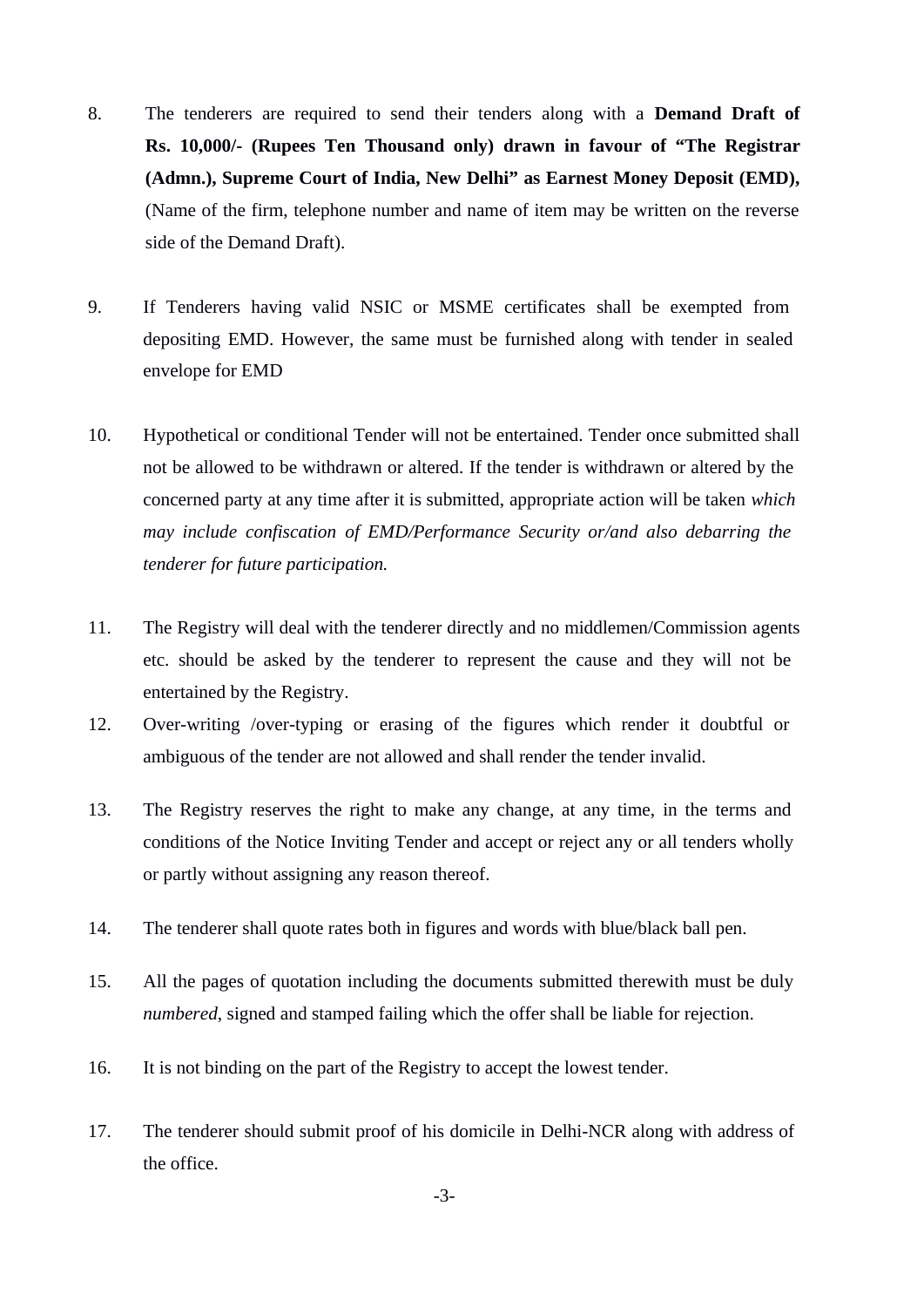- 18. The tenderer should have possessed minimum three years experience of similar work in any reputed organization including Government Offices.
- 19. Each tenderer has to certify that all the terms and conditions are acceptable to him. The *EMD/Performance Security* shall stand forfeited in case of breach of any of the conditions.
- 20. During the subsistence of contract in case of breach of any conditions or deficiency in service, the Registry has a right to terminate the contract and to entrust the work to another contractor. The loss, if any, sustained by the Registry on that account will be recovered from the tenderer.
- 21. The tenderer shall give an undertaking (**as per Annexure-B)** that the Firm/Partners/Director/Proprietor has not been blacklisted and their business dealings with Central/State Government/Public Sector units/autonomous bodies have not been blacklisted/banned/terminated on the account of poor performance.
- 22. The tenderer shall comply with all relevant and existing Labour Legislation and Acts such as Minimum Wages Act, Contract Labour (Regulation & Abolition) Act, Wild Life (Protection) Act, 1972, Workmen's Compensation Act, Payment of Wages Act, Provident Fund, ESI Act etc. as applicable or framed by the Government of NCT of Delhi or Government of India, or any other Statutory Authority. For any breach or lapse on the part of tenderer in respect of non compliance of any labour legislation in force during the validity of the Contract, the tenderer would be fully responsible and would indemnify the Registry, in case the Registry is held liable for the lapse on the part of the tenderer. The tenderer must submit an Undertaking towards compliance of all Labour Laws **(Annexure-C).**

#### **C. TERMS & CONDITIONS OF THE SUCCESSFUL TENDERER**

23. The successful tenderer shall have to deposit **Performance Security @ 3% of the total amount of the contract or Rs.40,000/- (Rupees Forty Thousand Only) whichever is higher** by way of Bank Guarantee drawn in favour of ''The Registrar (Admn.), Supreme Court of India, New Delhi." The Bank Guarantee will be released after two months of successful completion of the Contract or payment of the last bill, whichever occurs later.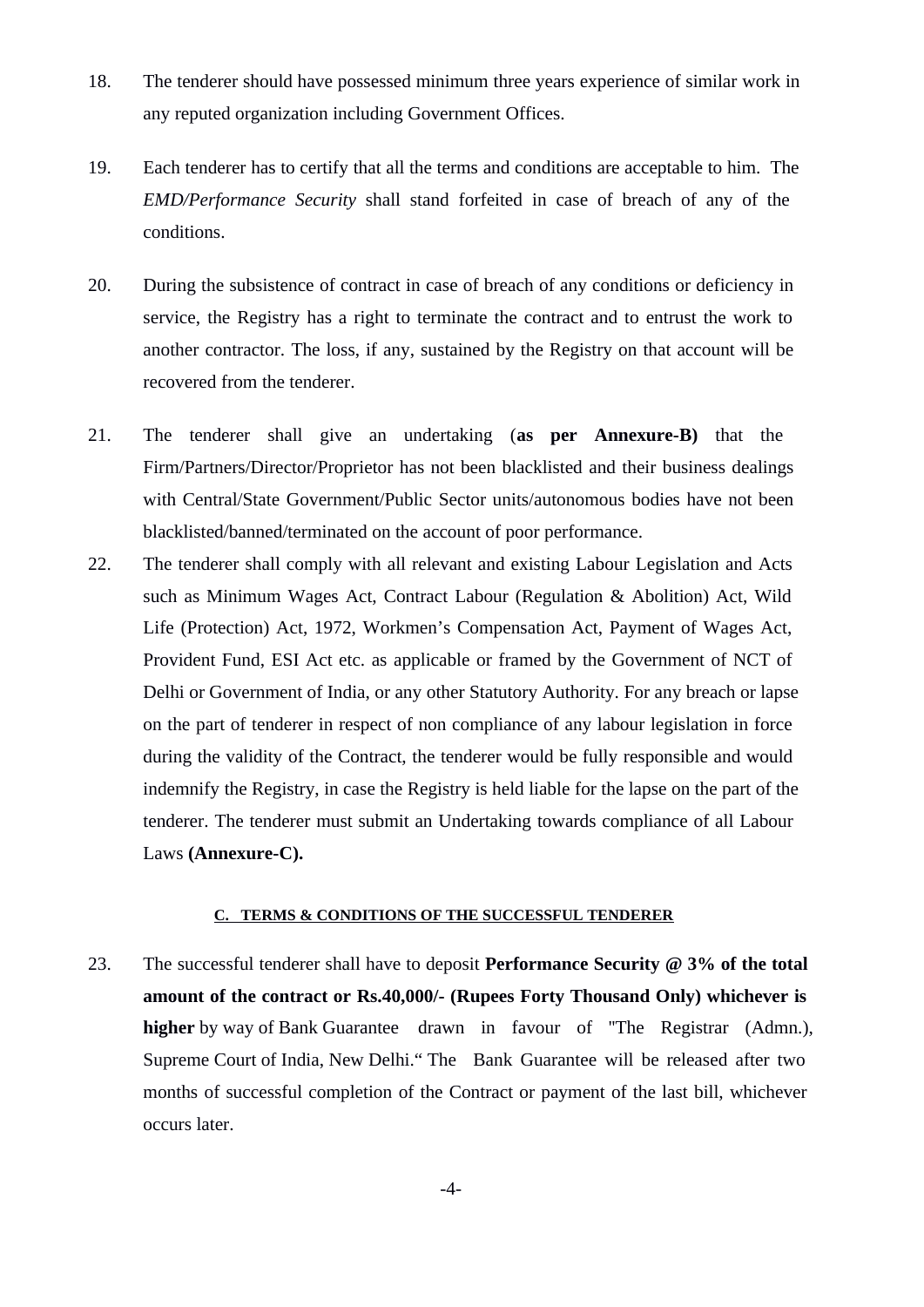- 24. The services of the monkey scarers will be provided on actual demand basis, at the Residential Bungalows of Hon'ble Judges including Guest House. The monkey scarers so deputed shall work under the direct control and supervision of DR/AR-cum-PS to Hon'ble Judges. The timing of deployment of monkey scarers/person may differ from Bungalow to Bungalow and as per requirement.
- 25. Payment will be made to the contractor on monthly basis as per the approved rates, on receipt of Attendance Report & Satisfactory Report from the respective Bungalows of Hon'ble Judges and, on submission of proper bill by  $1<sup>st</sup>$  of every month, subject to statutory deduction as per prevailing rates.
- 26. Contractor shall be responsible for making payment on wages & benefits to the persons engaged by him as per rates fixed by Government of NCT of Delhi under Minimum Wages Act and the wages/salary shall be credited in the Bank Account of the employees. The contractor shall also provide statement to the Registry of the Supreme Court of India regarding payments to employees as and when called for.
- 27. The employees so engaged by the Contractor shall have police verification from the concerned Police Station and record be maintained to this effect and which shall be verified from time to time.
- 28. The Contractor shall submit to this Registry the documentary evidences of payments/ deposits to appropriate Government/individual as applicable in respect of statutory requirements as and when asked for.
- 29. The Contractor will not sublet this contract. If he/she commits breach of this contract, the Registry will have power to forfeit his/her security amount and terminate the contract and the contractor will have no claim for any compensation for any loss that may accrue to him/her.
- 30. The period of contract is initially for a period of six months from the date of award of the contract. The contract may be extended for further period if the services are found to be satisfactory and as per requirements.
- 31. The contractor shall be responsible for any claim of damages whatsoever that may arise due to any accident and consequent injury to any one and no responsibility or liability shall rest on the Registry. No compensation on any account shall be allowed to the contractor.
- 32. All the conditions mentioned in the Notice Inviting Tender will be binding on the contractor.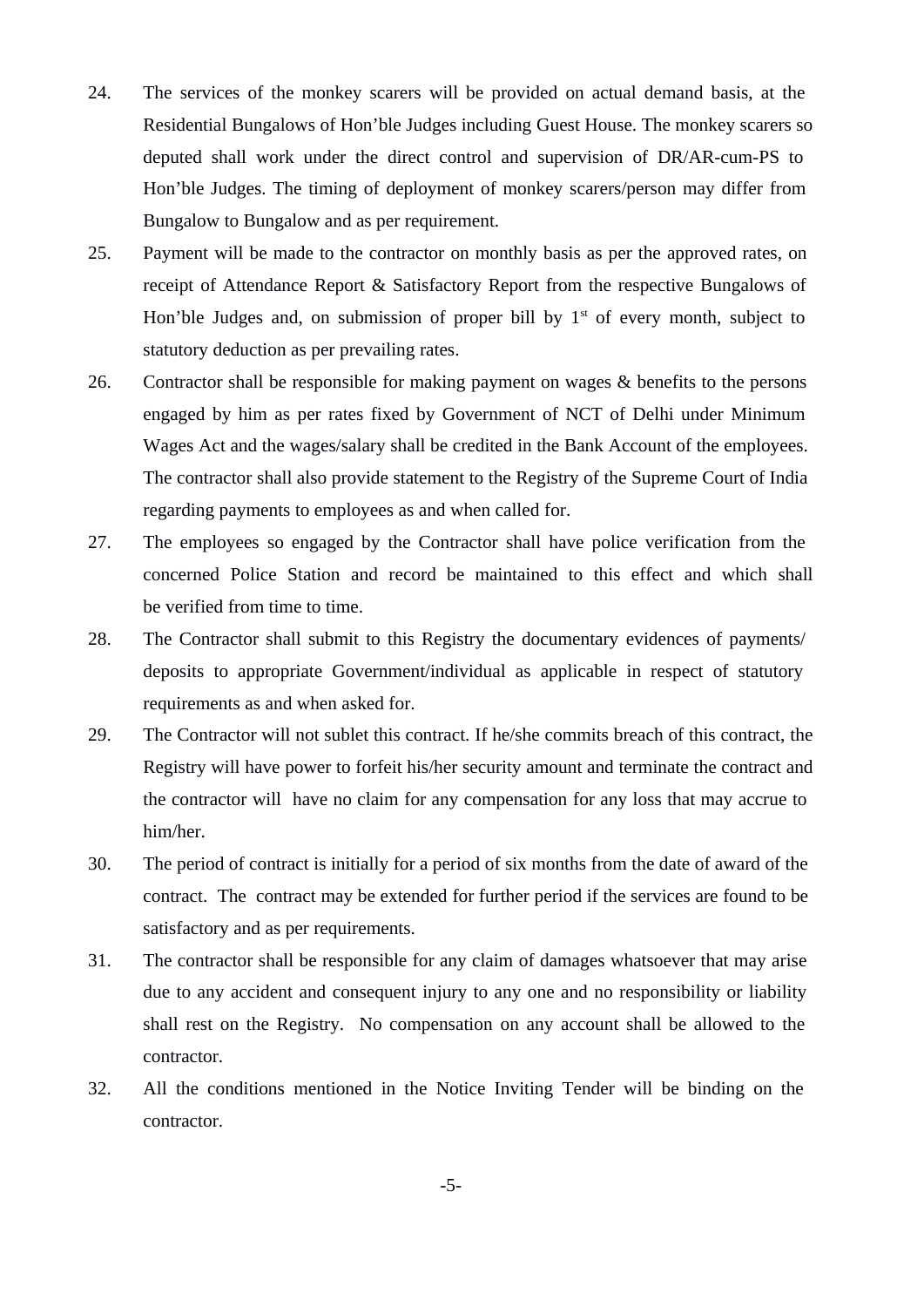- 33. In case of breach of any terms and conditions of the contract by the contractor, the Registry shall be entitled to forfeit the Performance Security so deposited by the contractor.
- 34. The Contractor shall abide by all the terms and conditions of the contract. In case the tender is accepted and the contractor refuses or is not willing to execute the order or commits breach of any terms and condition of the contract, the Registry shall not only forfeit part or whole of the Performance Security but shall have the option to get the work done from another contractor at the risk and cost of the original contractor.
- 35. The Registry shall be at liberty to terminate the contract without any notice to him/her if the work is found to be unsatisfactory and the contractor shall have no claim for compensation for any loss that he/she may suffer on this account.
- 36. The successful tenderer will have to abide by the terms and conditions as may be fixed from time to time by the Registry.

#### **D. INVITATION OF TENDER**

Interested parties may send their Tenders in two sealed envelopes superscribing (a) "Earnest Money for providing the services for Monkey Scarers" and (b) "Tender documents & Financial Bid for providing the services for Monkey Scarers" addressed by name to the undersigned so as to reach on or before 24<sup>th</sup> March, 2022 up to 3:00 P.M. which will be **opened on the same day at 3:30 P.M.** in the Registry by a Committee of Officers in the presence of the tenderers or their authorized representatives who may wish to remain present there at that time. The tenders received after due date and/or time or without Earnest Money Deposit will not be entertained. In the first instance, envelopes containing Earnest Money may be opened.

#### **Encls : Annexures – 'A' to 'C'**

S/d- (Anil Kumar Sharma) Additional Registrar (AM)

**Note : The Supreme Court Registry will remain closed from 17th March to 19th March, 2022 on account of Holi Holidays.**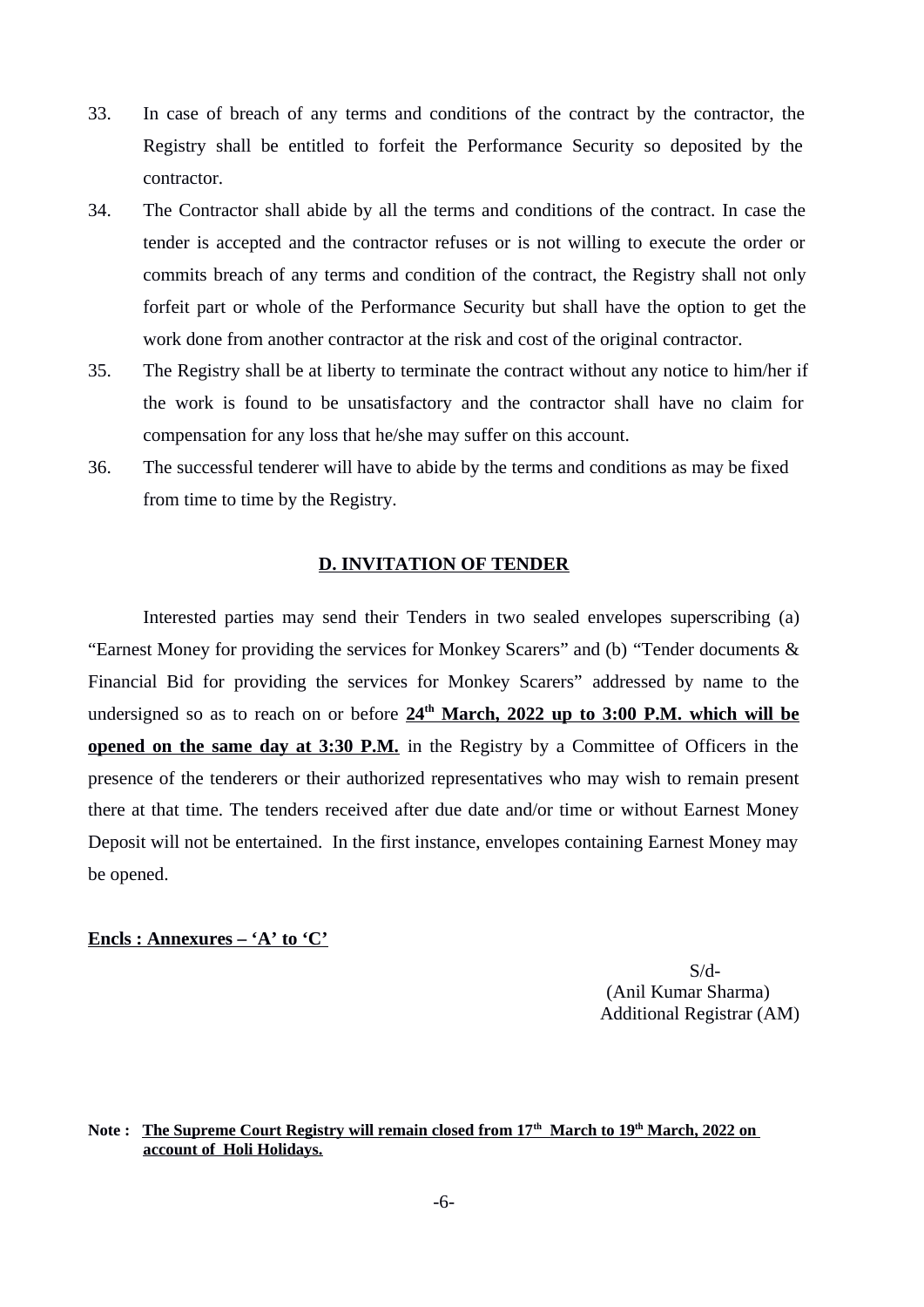### **Supreme Court of India Admn. Materials (P & S)**

**ANNEXURE-'A'** F.No. 33/Monkey Scarers/2021-22/SCI(AM)  **Dated : 03rd March, 2022**

#### **NOTICE INVITING TENDER FROM HOUSEKEEPING AGENCIES FOR ENGAGING/HIRING THE SERVICES FOR PROVIDING THE MANPOWER FOR MONKEY SCARERS AS AND WHEN REQUIRED BASIS AT THE RESIDENTIAL BUNGALOWS OF HON'BLE JUDGES OF THE SUPREME COURT OF INDIA INCLUDING GUEST HOUSE INITIALLY FOR A PERIOD OF SIX MONTHS** (Proforma to be filled by the Tenderer)

| 1. | with Delhi Address                                                                                                                                                                                                                                                                                                   |                                                                                                                                                                                                                                            |
|----|----------------------------------------------------------------------------------------------------------------------------------------------------------------------------------------------------------------------------------------------------------------------------------------------------------------------|--------------------------------------------------------------------------------------------------------------------------------------------------------------------------------------------------------------------------------------------|
| 2. | Name of the Contact Person<br>with Telephone/Mobile No./<br>Fax No./E-Mail ID<br>$\ddot{\cdot}$ , and the contract of the contract of the contract of the contract of the contract of the contract of the contract of the contract of the contract of the contract of the contract of the contract of the contract o |                                                                                                                                                                                                                                            |
| 3  | PAN No.<br><u> 1988 - Johann John Stone, mars an deus Amerikaansk kommunister (</u>                                                                                                                                                                                                                                  | (Attach Proof)                                                                                                                                                                                                                             |
| 4. | <b>GST Registration No.</b>                                                                                                                                                                                                                                                                                          | $\frac{1}{2}$ (Attach Proof)                                                                                                                                                                                                               |
| 5. | Bank details for refund of EMD:                                                                                                                                                                                                                                                                                      |                                                                                                                                                                                                                                            |
| 6. | Whether all the terms & conditions                                                                                                                                                                                                                                                                                   |                                                                                                                                                                                                                                            |
| 7. | Name & address of the Govt. Offices etc.<br>of which the tenderer is having the contract<br>with name of contact person and<br>his telephone/mobile number:                                                                                                                                                          | <u> 1980 - Jan Stein Harry Harry Harry Harry Harry Harry Harry Harry Harry Harry Harry Harry Harry Harry Harry</u><br><u> 2002 - Jan James James James James James James James James James James James James James James James James J</u> |
| 8. | Details of previous experience<br>in the field & infrastructure of the Company: __________________________________                                                                                                                                                                                                   |                                                                                                                                                                                                                                            |

## 9. Rates :

| Sl. No. | <b>Time Slot</b>    | Rates per unit/per person<br>(all inclusive) |             | <b>Remarks, if any</b> |
|---------|---------------------|----------------------------------------------|-------------|------------------------|
|         |                     | Per Day                                      | For 30 Days |                        |
| a)      | For $8$ hrs $x$ 30  |                                              |             |                        |
| b)      | For $12$ hrs $x$ 30 |                                              |             |                        |
| c)      | For 24 hrs $x$ 30   |                                              |             |                        |

### Dated: Signature Place: (Name of firm with stamp)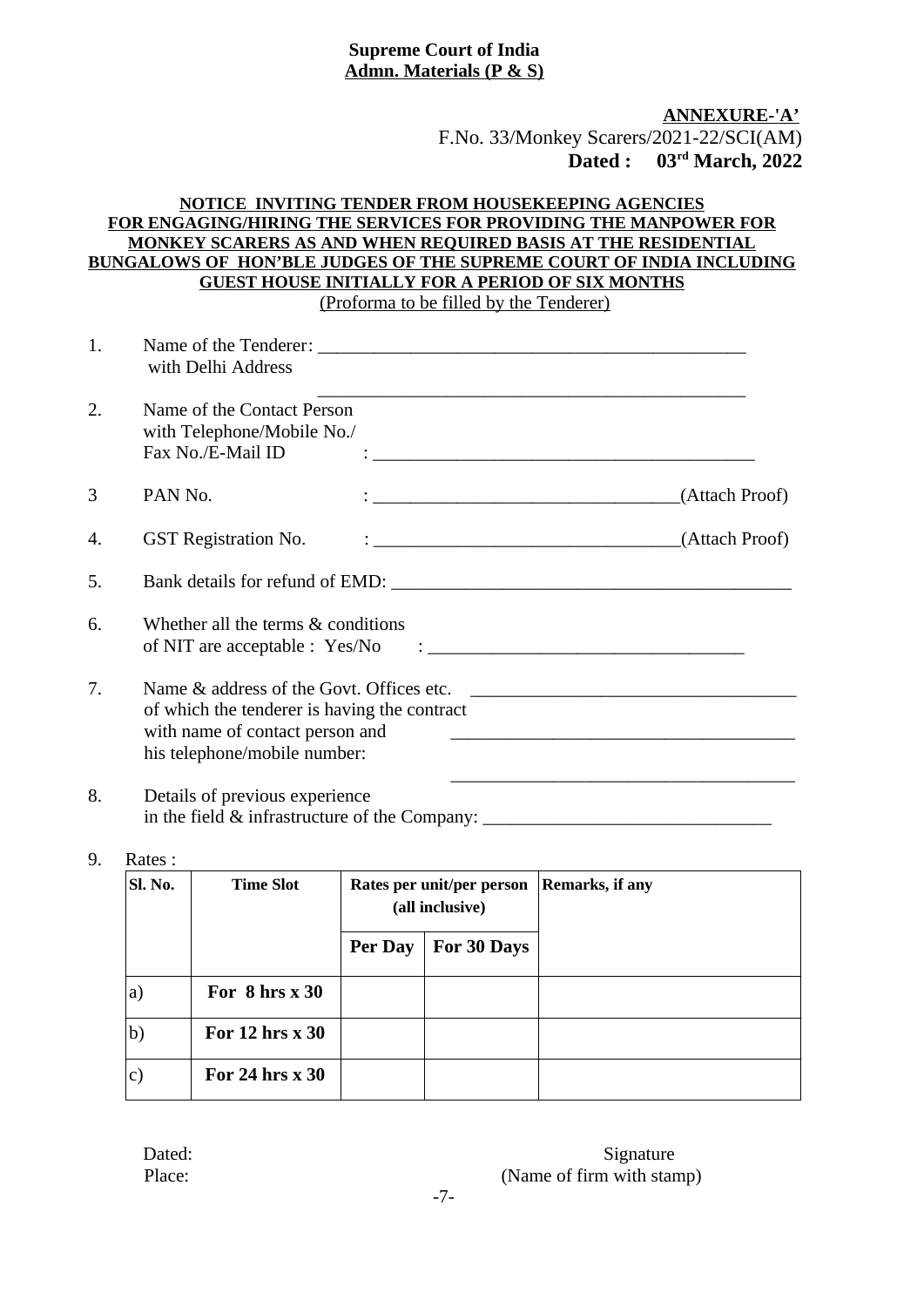### **Supreme Court of India Admn. Materials (P & S)**

**ANNEXURE-'B'**

F.No. 33/Monkey Scarers/2021-22/SCI(AM)  **Dated : 03rd March, 2022**

## **UNDERTAKING**

I/We undertake that (name of the company) has not been blacklisted/banned by any Government/Public Sector undertaking/Autonomous Body.

> Signature of the authorised/ signatory of the firm/company organization/official stamp/seal

Dated :

Place :